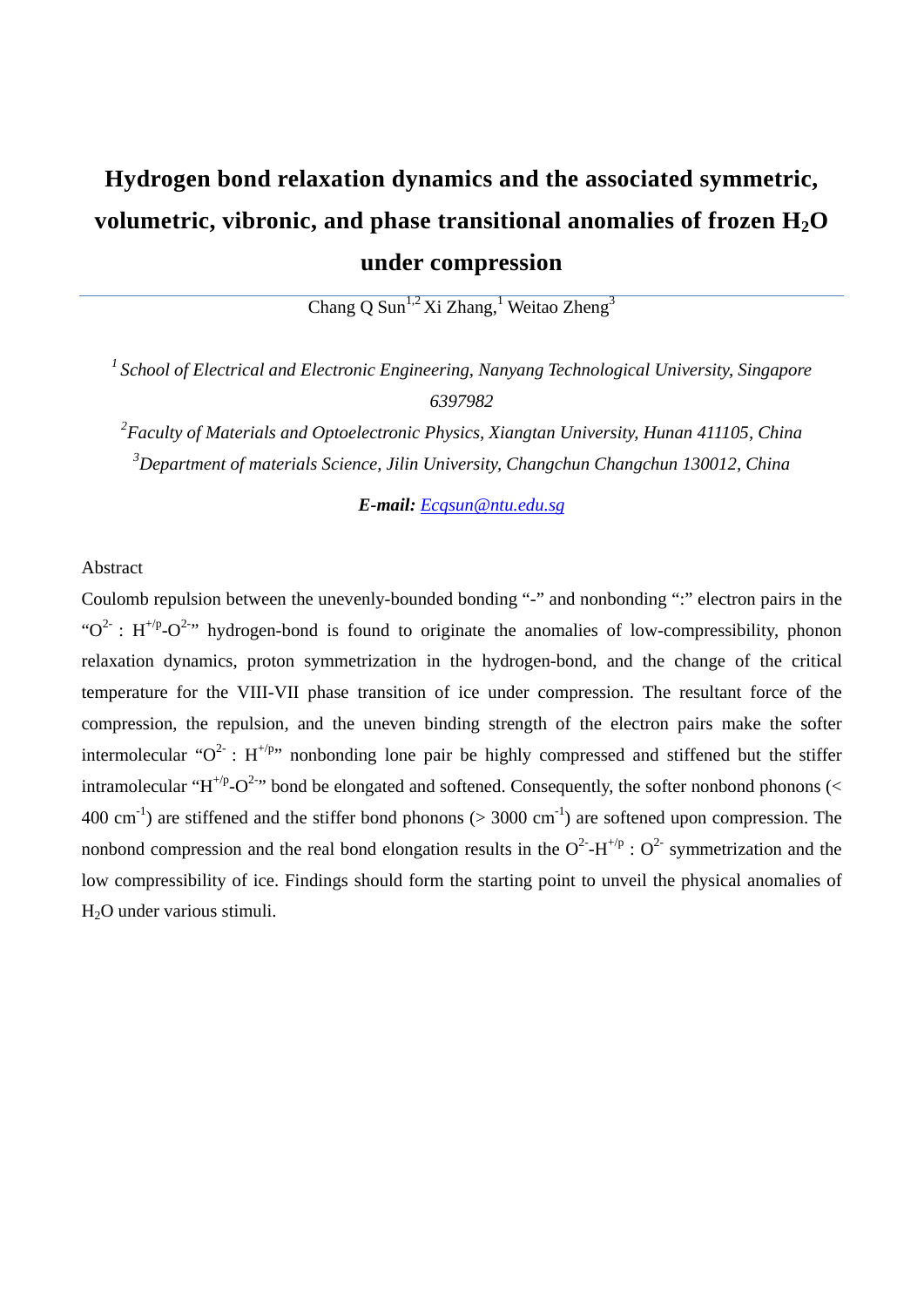### I Introduction

H2O has been the subject of extensive study, given its paramount importance in the nature science[1, 2, 3, 4, 5] and its key role in DNA folding,[6, 7] protein and gene delivery.[8, 9] Although the structure formation and the phase transition under compressing or cooling [10, 11, 12] and the reaction dynamics[13, 14] of  $H_2O$  with other ingredients have been intensively investigated, many fundamental questions about the properties of water away from the ambient conditions remain yet puzzling.[15, 16, 17, 18, 19, 20] For instances, it is usual for other materials that the crucial temperature  $(T_C)$  for liquidsolid or disordered-ordered phase transition increases with the pressure (*P*) in a quasi-equilibrium process;[21, 22] however, the  $T_C$  for Ice-VIII phase transferring to the proton-disordered Ice-VII phase drops from 280 to 150 K when the P is increased from 1 to 50 GPa.[23] Under compression, the O---O distance becomes shorter while the O-H bond length becomes longer, leading to the low-compressibility and the proton symmetrization of Ice-VIII at 59 GPa and at a O---O distance of 0.20 nm.[5, 24] Generally, the applied pressure stiffens all the Raman phonons of other materials such as carbon allotropes;[25] however, the ice-VIII vibration spectra demonstrated the anomalous stiffening of the softer mode at frequency lower than 400 cm<sup>-1</sup> but softening of the stiffer mode at frequency greater than  $3000 \text{ cm}^{-1}$ . [4] Such vibronic anomaly has also been observed by other Raman [23] and infrared (IR) absorption[26] measurements. Unfortunately, correlation between the hydrogen bond and the phonon relaxation dynamics as well as the observed anomalies of frozen  $H_2O$  under compression has been far from clear. These anomalies are beyond the expectation of Pauling's Ice Rule[27] that predicted the crystal geometry and entropy of various phases.

The aim of this communication is to show that a combination of the extended Ice Rule of Pauling[27] and the *ab initio* molecular dynamics (MD) calculations has enabled us to clarify and correlate these concerns leading to comprehension of the origin of the symmetric, vibronic, volumetric and  $T_c$ anomalies of frozen  $H_2O$  under compression from the perspective of the relaxation dynamics of the real and the virtual bond segments in the hydrogen bond.

#### II Hypothesis: the extension of Pauling's Ice Rule

Figure 1(a) illustrates the extension of Pauling's ice rule[27] (the central tetrahedron) and (b) the segmentation of one " $O^2$ :  $H^{+\prime p}$ - $O^{2-\prime}$ " hydrogen bond showing the principle of pressure-induced proton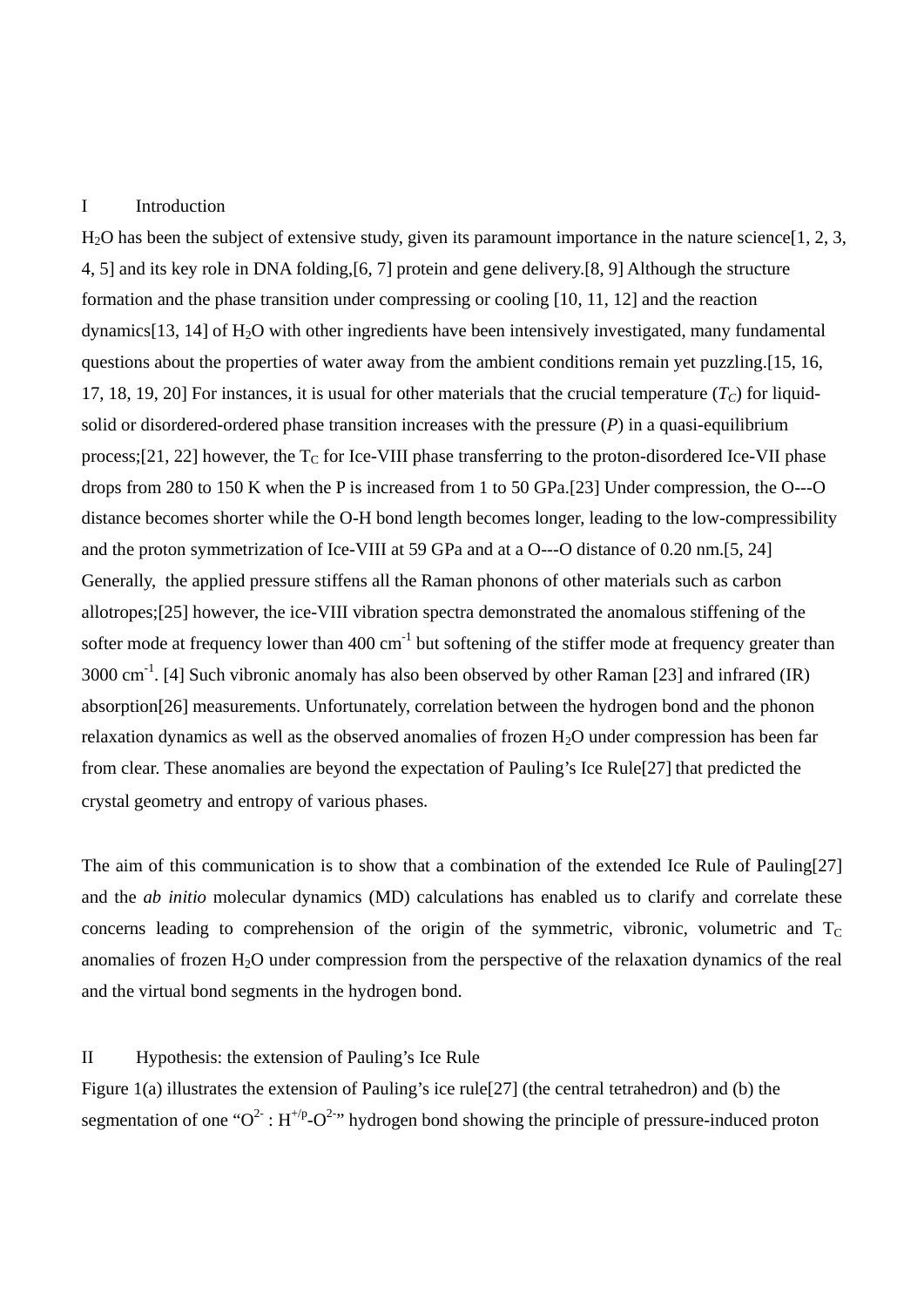symmetrization of the hydrogen bond. This extension contains two H2O molecules and four identical quasi-linear " $O^2$ :  $H^{1/p}$ - $O^{2-n}$  hydrogen bonds.[28] The  $H^{1/p}$  plays a dual role of  $H^+$  and  $H^P$  as it donates its electron to one  $O^2$  and meanwhile it is polarized by the nonbonding lone pair of the other neighboring  $O^2$  upon the sp-orbit of oxygen being hybridized in reaction.[29] In the hexagonal or cubic ice the  $O^2 \cdots O^2$  distance is 0.276 nm. The intramolecular  $H^{1/p} \cdot O^2$  bond is much shorter and stronger (~0.100 nm and ~10<sup>0</sup> eV) than that of the intermolecular  $O^2$ :  $H^{+\prime p}$  nonbond (~0.176 nm and ~10<sup>-2</sup> eV). The angle between the H<sup>+/p</sup>–O<sup>2</sup>-H<sup>+/p</sup> is smaller than 104.5° while the angle between the H<sup>+/p</sup> : O<sup>2</sup> : H<sup>+/p</sup> is greater than  $108.5^{\circ}$  for a free H<sub>2</sub>O molecule.

The advantage of the extended Ice Rule is that it allows us to focus on the two segments of the nonbonding lone pair ":" virtual bond and the bonding pair "-" of the real bond in one of the four " $O^2$ :  $H^{1/p}-O^{2-\gamma}$  bonds. This segmentation allows us to examine the responses of the intramolecular nonbonding lone pair ":" and the intermolecular bonding pair "-" of electrons to the applied stimulus and their correlation, for example, the proton symmetrization and the frequencies of vibration of the two segments under pressure, as shown in Figure 1(b). The  $H^{+/p}$  was taken as the coordinate origin.

We hypothesized that the  $O^2$ :  $H^{+/p}$  lone pair is readily to be compressed. The combination of the compression, the Coulomb repulsion between the unevenly-bounded ":" and "-" electron pairs and their respective binding strength determines the displacements of the electron pairs and hence the lengths and strengths of the real and the virtual bond. If the  $O^2$ :  $H^{+/p}$  is compressed, the ":" charge center moves towards the H<sup>+/p</sup> and then the H<sup>+/p</sup>-O<sup>2-</sup> bonding pair is pushed slightly away from the H<sup>+/p</sup> origin. The  $H^{1/p}-O^2$  bond becomes longer and weaker but the result  $O^2 \cdots O^2$  will be shorter. In order to verify the hypothesis, we conducted the *ab initio* molecular dynamics (MD) calculations and Raman spectroscopic analysis to examine the length and stiffness correlation between the two electron pairs.

## III MD calculations

The MD calculations were performed using Forcite package with *ab initio* optimized force field Compass27.[30] The evolution of the O-H and O:H distances in a unit cell containing 32- molecules of ice-VIII under the pressure changing from 1 to 20 GPa was dynamically relaxed under constant pressure and constant enthalpy (NPH) ensemble for 30 ps. The average O-H and O:H lengths were taken of the structures of the last 10 ps (20,000 steps). The power spectra were calculated from the Fourier transform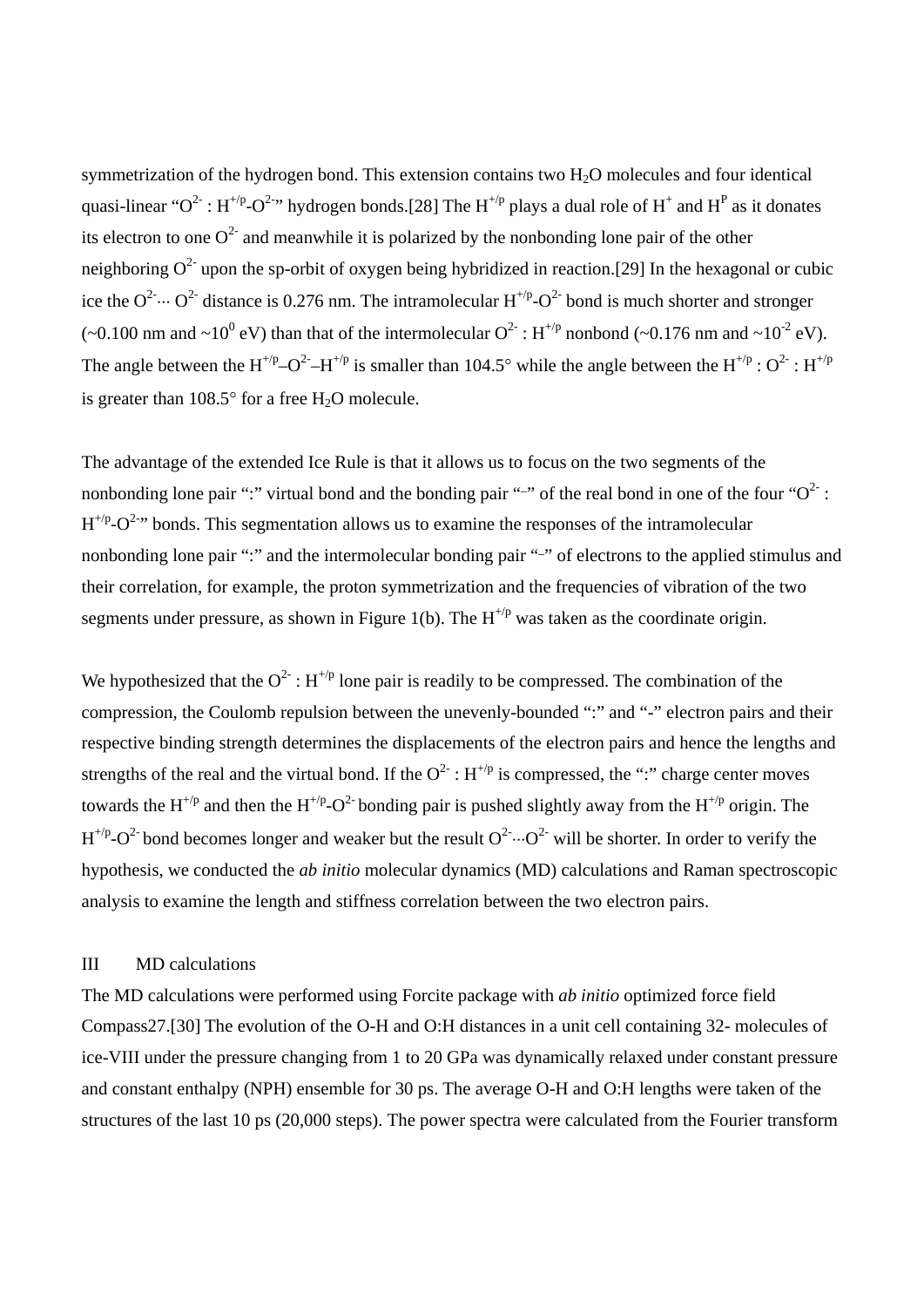of their velocity autocorrelation function using velocity data of all atoms recorded at every 0.5 fs. The Fourier transform of the velocity autocorrelation function can be expressed as:[31]

$$
I(\omega) = F(Cor(t)) = 2\int_0^{\infty} \text{Cor}(t) \cos \omega t \, \mathrm{d}t
$$
  
With  $\text{Cor}(t) = v(\tau) * v(-\tau) = \frac{\sum_{j=1}^{n_i} \sum_{i=1}^{N} v_i(\tau_j + t) v_i(\tau_j)}{\sum_{j=1}^{n_i} \sum_{i=1}^{N} v_i^2(\tau_j)}$ 

Where  $v_i$  is the velocity of the *i*th atom and  $*$  represents convolution. The velocities were taken from the last 10 ps (20,000 steps).

IV Results and discussion

## 4.1 Proton central symmetrization and the compressibility

Table 1 lists and Figure 2(a) shows the relaxation dynamics of the bonding and nonbonding segments as a function of pressure. When the pressure is increased from 1 to 20 GPa the  $H^{+/p}$ :  $O^{2-}$  nonbond is compressed from 0.1767 to 0.1692 nm and meanwhile the  $H^{+/p}-O^2$  bond is elongated from 0.0974 to 0.1003 nm, with the polynomial expressions of the P-dependent length,  $d_x = d_0[1 + \alpha (P - P_0) + \beta (P - P_0)^2]$ . The calculated O-H and O---O length changing trends agree with those reported in refs [5, 32, 33]. Table 1shows the  $P_0 = 1$  GPa and the derived  $d_0$ ,  $\alpha$ ,  $\beta$  values.

It is exciting, as shown in Figure 2(a), that the extrapolation of the polynomial expressions for the two segments leads to the proton symmetrization occurring at 58.6 GPa with the  $O^{2}$ --- $O^{2}$  distance of 0.221 nm, which is in exceedingly good accordance with the reported results of 59 GPa and 0.220 nm.[24] Holzapfel[34] predicted 40 years ago that, under pressure, hydrogen bonds might be transformed from the highly asymmetric O<sup>2</sup> -H<sup>+/p</sup> : O<sup>2</sup> configuration to a symmetric state in which the H<sup>+</sup> proton lies midway between the two  $Q^2$ , leading to a non-molecular symmetric phase of ice, as numerically confirmed by Benoit, Marx, and Parrinello in 1998 with the proposed mechanism of "translational proton quantum tunneling under compression".[24] Figure 2(b) compares the MD calculated and the measured<sup>[4]</sup> pressure-dependent volume of ice-VIII, with the fitting equation as  $V/V_0 = 1 - 2.38 \times 10^{-2} P$  $+4.70\times10^{4}P^{2}$  and V<sub>0</sub>=1.06 cm<sup>3</sup>/kg in experiment and 1.02 cm<sup>3</sup>/kg in calculation. The *in situ* high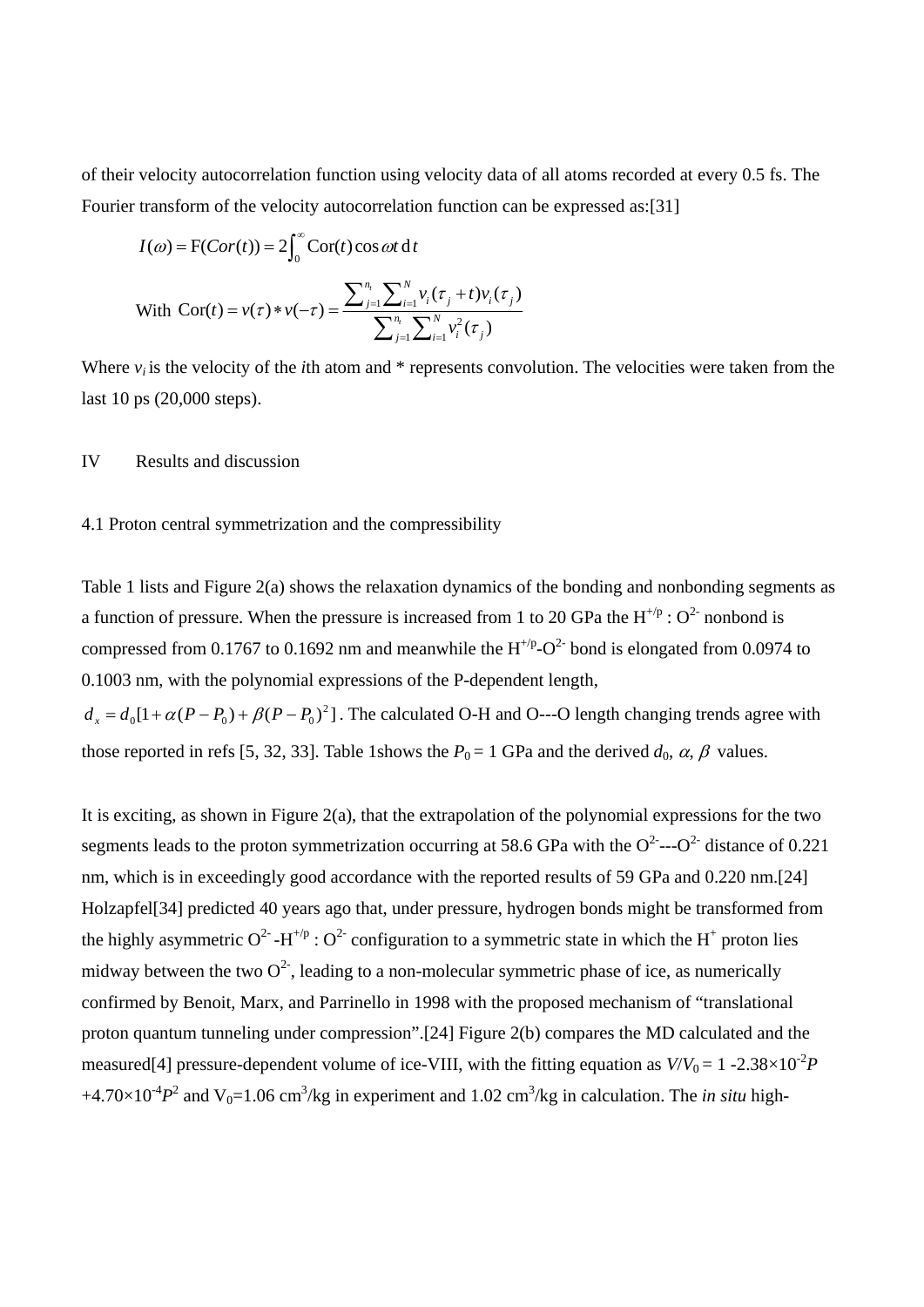pressure and low-temperature synchrotron x-ray diffraction and optical Raman spectroscopy were conducted by Yoshimura et al.[4]

Consistency between the MD derived proton symmetrization and volume compression and the experimental results evidence the validity of the hypothesis that the weaker lone pair is highly compressive yet the stronger bonding pair is elongated by the compression and the repulsion. Therefore, the current MD derivatives may represent the true situations of the H-bond relaxation dynamics of frozen H2O under compression.

## 4.2 The relative force constant for the bond and nonbond

It is clear that the weaker  $O^2$ :  $H^{1/p}$  nonbond is highly compressed but the  $H^{1/p}-O^2$  bond is slightly elongated towards the proton centralization at a certain pressure because of the repulsion between the unevenly-bounded electron pairs. According to findings, we can estimate the relative force constant of each segment in the hydrogen bond. In addition to the compression force  $F_p$  and the repulsion force  $F_q$ the deformation forces of  $k_H \delta d_H$  and  $k_L \delta d_L$  opposing to the dislocation directions determines the equilibrium of the electron pairs in the hydrogen bond. The  $k_H$  and  $k_L$  are the force constant and  $\delta d_H$  and  $\delta d<sub>L</sub>$  are the dislocation of the respective electron pairs. The equilibrium of these three forces acting on each electron pair leads to,

$$
k_H \, \delta d_H + k_L \delta d_L = 0, \text{ or, } k_H (\delta d_H / \delta p) + k_L (\delta d_L / \delta p) = 0,
$$
  

$$
\frac{k_H}{k_L} = -\frac{\delta d_L / \delta p}{\delta d_H / \delta p}
$$

This expression indicates that the force constant of each segment is proportional to the inverse slope of the respective  $d_H$  -P and the  $d_L$  -P curves. The slopes are opposite in sigh: the nonbond bends down and the real bond up, being the case of Figure  $2(a)$ . The resultant of the two slopes explains why the compressibility of ice is anomalously low.

## 4.3 Raman phonon relaxation

Figure 3(a) shows the MD derived pressure dependence of the power spectra in the specified frequency ranges of  $\omega$ <sub>K</sub> < 400 cm<sup>-1</sup> and  $\omega$ <sub>H</sub> > 3000 cm<sup>-1</sup>. As P increases, the  $\omega$ <sub>H</sub> is softened from 3520 cm<sup>-1</sup> to 3320 cm<sup>-1</sup> and the  $\omega_L$  is stiffened from 120 to 336 cm<sup>-1</sup>, disregarding the possible phase change and other supplementary peaks at  $\sim$ 400 and  $\sim$ 3400 cm<sup>-1</sup>. As compared in Figure 3(b), the currently MD-derived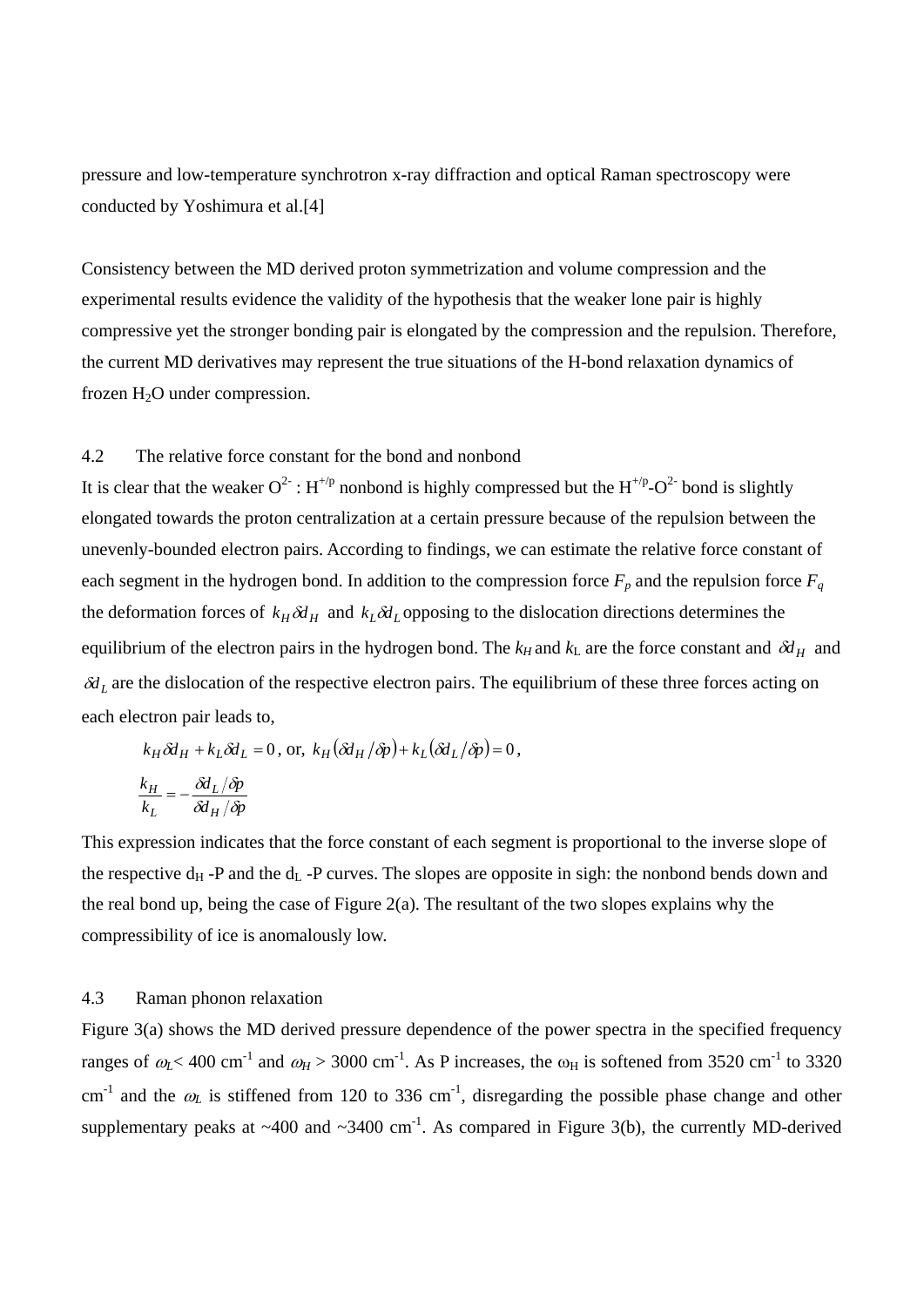phonon relaxation is in good agreement with the results of ice-VIII measured at 80 K, using Raman[4, 23] and infrared (IR) spectroscopies.[26, 35] The consistency in the MD-derived and measured phonon relaxation dynamics of the two branches evidences further the validity of the hypothesis and the reliability of the MD derivatives.

The Raman spectroscopy could resolve the vibration of the intramolecular nonbond in the frequency range of  $\omega_L$  < 300 cm<sup>-1</sup> and that of the intermolecular bond in the frequency range of  $\omega_H$  > 3000 cm<sup>-1</sup>. From the first order approximation and conventional approach for other existing materials,[36] the bonding and nonbonding part of the hydrogen bond can be taken as a harmonic system each with an interaction potential,  $u_x(r)$ . Equaling the vibration energy of the harmonic system to the third term of the Taylor series of its interaction potential at equilibrium, we can obtain the relation: [36]

$$
\frac{1}{2}\mu(\Delta\omega)^2(r-d_x)^2 = \frac{1}{2}k_x(r-d_x)^2 \approx \frac{1}{2}\frac{\partial u(r)}{\partial r^2}\Big|_{r=d_x} x^2 \propto \frac{1}{2}\frac{E_x}{\mu d_x^2}(r-d_x)^2
$$
  

$$
\Delta\omega_x = \omega_x - \omega_{x0} \propto \frac{E_x^{1/2}}{\mu d_x}
$$

(2)

The  $k_x$  is the force constant at equilibrium and  $\mu$  the reduced mass of a dimer vibrating bodies. Generally, the Raman shift depends on the length and energy of the bond and the reduced mass of the atoms or molecules of the vibronic system. From the dimensional point of view, the second order derivative of the potential at equilibrium is proportional to the bind energy  $E_x$  divided by the bond length in the form of  $d_x^2$ . The  $E_x^{1/2}/d_x \approx \sqrt{Y_x d_x}$ ;  $(Y_x \approx E_x/d_x^3)$  is right the square root of the stiffness being the product of the Young's modulus and the bond length.[35] The intrinsic vibration frequency of the bond is detectable as the Raman shift from the referential point  $\omega_{x0}$ . This relation indicates that if the bond is compressed or the binding energy increases, a blue shift will happen, and vice versa. Therefore, the frequency shift of the soft and the stiff mode tells us the change of the length and energy of the respective partition of the hydrogen bond. The fact of the soft phonon stiffening and the stiff phonon softening supports the hypothesis that the longer-and-weaker lone-pare virtual bond becomes shorter-and-stiffer while the shorter-and-stronger real bond becomes longer-and-softer.

#### 4.4 P-induced phase transition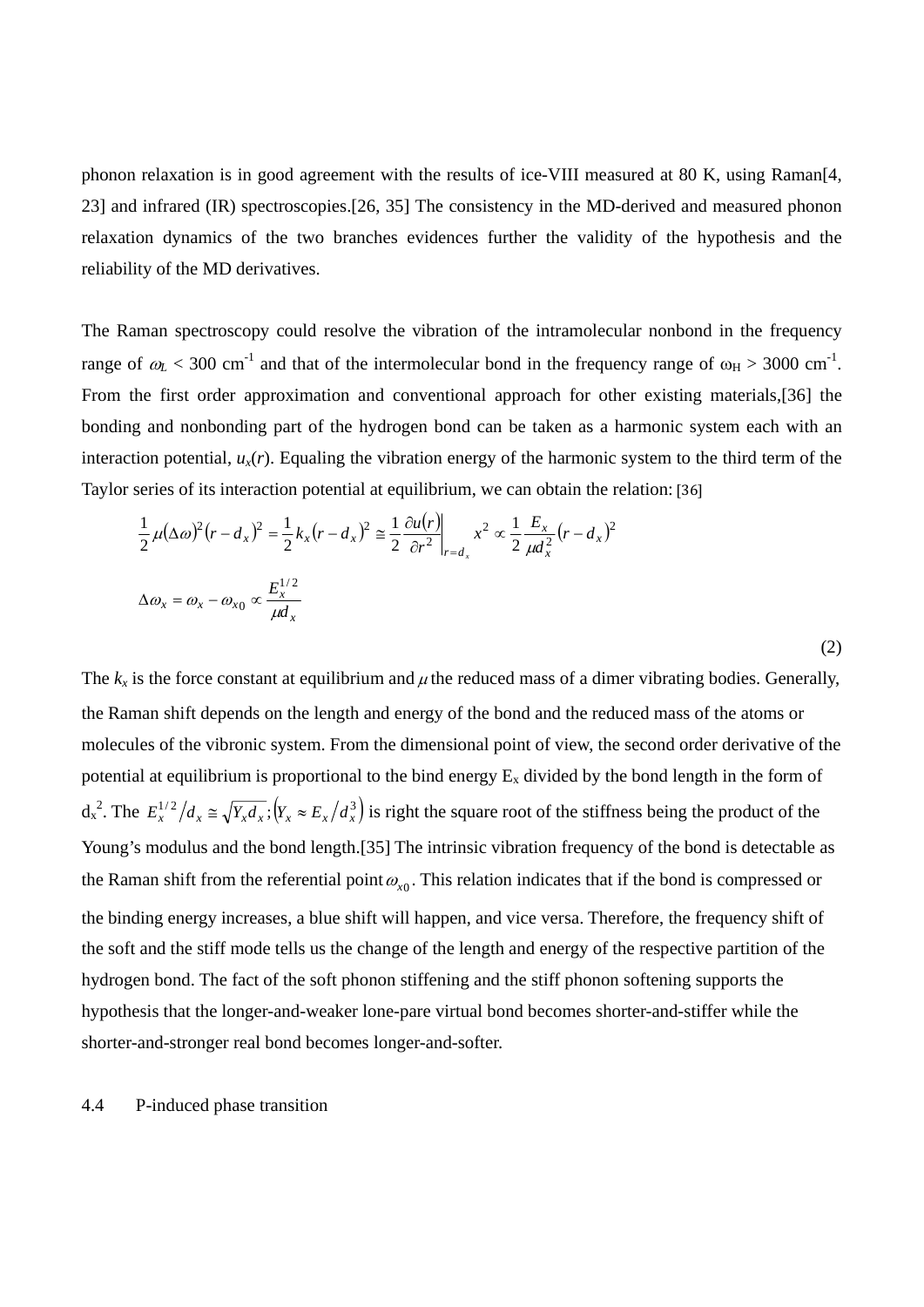The correlation between the bond length (*d*), bond energy (*E*), and the  $T_C$  of a system under compression has been established and expressed as follows,[35]

$$
\frac{T_C(P)}{T_C(P_0)} = \frac{E_x(P)}{E_x(P_0)} = 1 + \Delta_p = 1 - \frac{\int_{V_0}^{V} p(v) dv}{E_x(P_0)} = 1 - \frac{\int_{I}^{Y} p(y) dv}{E_x(P_0) / V_0}
$$

$$
= 1 - \frac{\int_{P_0}^{P} p \frac{d \, d_x}{d \, p}}{E_x(P_0) / d_{x0}} = 1 - \frac{\int_{P_0}^{P} p(\alpha - 2\beta P_0 + 2\beta p) d \, p}{E_x(P_0) / d_{x0}}
$$

 $P_0$  is the reference of the ambient.  $E_{x, density} = E_x(P_0)/V_0$  is the binding energy density per bond with the given volume  $V_0$ . The known trend of  $T_C$ -*P* dropping with pressure elevation justifies that the change of  $T<sub>C</sub>$  is dominated by the binding energy of the real bond, as the binding energy of the lone pair in the 1os meV level. From fitting to the measurement, we estimated the binding energy of the real bond as  $E_{\text{HO}}(1GPa) = 7.2$  eV at P<sub>0</sub> = 1 GPa. Figure 4 compares the calculated  $T_C$  of ice transferring from VIII to VII phase with the measurements.[23, 26, 37]

## V Conclusion

Incorporating the extended Ice Rule of Pauling and the *ab initio* MD calculations, we have been able to uncover the origin for the *P*-derived symmetric, vibronic, volumetric, and phase transitional anomalies of ice under compression. It turns out that the initially longer-and-weaker nonbond becomes shorter and slightly stiffer but the initially shorter-and-stronger real bond becomes longer and softer under increased pressure because of the resultant forces of the applied compression, the inter electron pair repulsion, and the uneven binding strength of the two segments of the hydrogen bond. The repulsion between the unevenly bounded electron pairs should form the soul dictating the physical anomalies of  $H_2O$  under various conditions.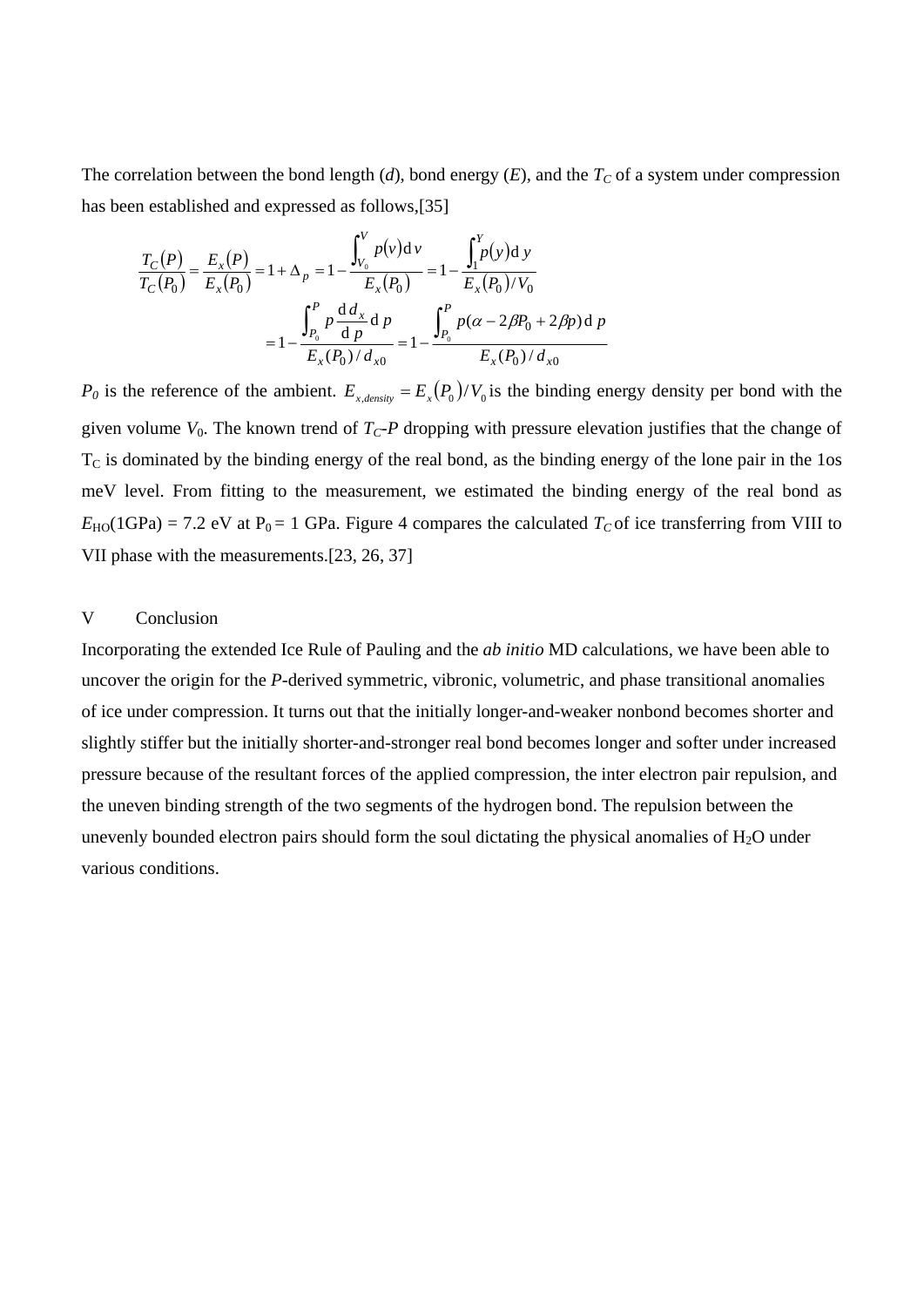## Table and figure captions

Table 1 MD derived lengths of the two parts and the resultant of the hydrogen bond of ice, with fitting parameters of  $d_0$ ,  $\alpha$ ,  $\beta$ .

| P(GPa)            | $O-H(\AA)$ | O:H(A)   | $O-O(\AA)$ |
|-------------------|------------|----------|------------|
| 1                 | 0.97358    | 1.76708  | 2.74066    |
| 5                 | 0.97901    | 1.76247  | 2.74148    |
| 10                | 0.98527    | 1.75041  | 2.73568    |
| 15                | 0.99125    | 1.72133  | 2.71258    |
| 20                | 1.00245    | 1.6919   | 2.69435    |
| $d_0$             | 0.9741     | 1.7683   | 2.7415     |
| $\alpha(10^{-4})$ | 9.510      | $-3.477$ | 1.717      |
| $\beta(10^{-5})$  | 2.893      | $-10.28$ | $-5.835$   |
|                   |            |          |            |

Figure 1 (a) the extension (2H<sub>2</sub>O tetrahedron) of Pauling's "two-in two-out" ice rule (the central H<sub>2</sub>O tetrahedron) allows us to focus on the cooperative interaction between the unevenly-bounded nonbonding lone pair ":" and bonding pair "-" of electrons in the quasi-linear " $O^2$ :  $H^{1/p}-O^{2-p}$  hydrogen bond. (b) The proton symmetrization of ice under pressures is induced by the compressing of the nonbonding lone pair ":" and the oppositely repulsion of the bonding pair "–", moving the proton towards the center of O-O. The  $H^{+\prime p}$  is set as the coordination origin.

Figure 2(a) MD calculation results of the pressure-induced ":" and "-" relaxation dynamics and the proton centralization occurring at 58.6 GPa at a O-O distance of 0.221 nm in exceedingly good accordance with the reported results at 59 GPa and 0.22 nm.[24] (b) the relative force constant of the bond and the nonbond indicating …. (b) Matching of the MD-derived to the measured [4] volume decay of ice.

Figure 3 (a) MD-derived power spectra of ice-VIII under pressure in comparison to (b) the measured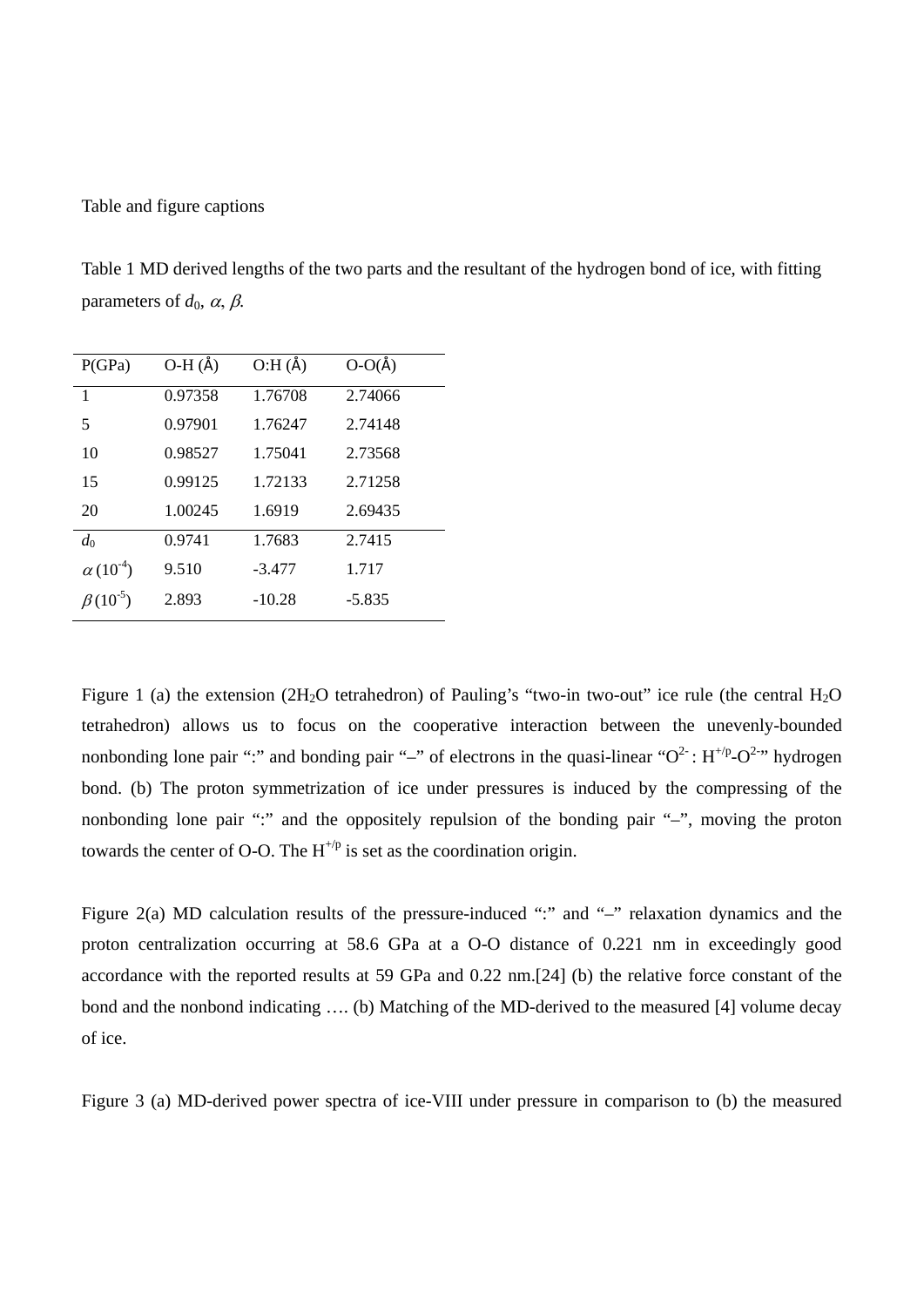vibration peaks of  $\omega_H$ (circle) and  $\omega_L$ (square) of ice-VIII at 80 K,[4] using Raman[23] and infrared absorption.[26] The trends consistency evidences that the  $H^{+}/p$  :  $O^2$  is shortened (blue shift of the lowfrequency mode <400 cm<sup>-1</sup>) and the elongated  $H^{+/p}-O^2$  (red shift of the high-frequency stretching mode  $>3000 \text{ cm}^{-1}$ ). [35]

Figure 4 Theoretical matching to the measured transition temperature of ice-VIII to proton-disordered ice-VII.[23, 26, 37]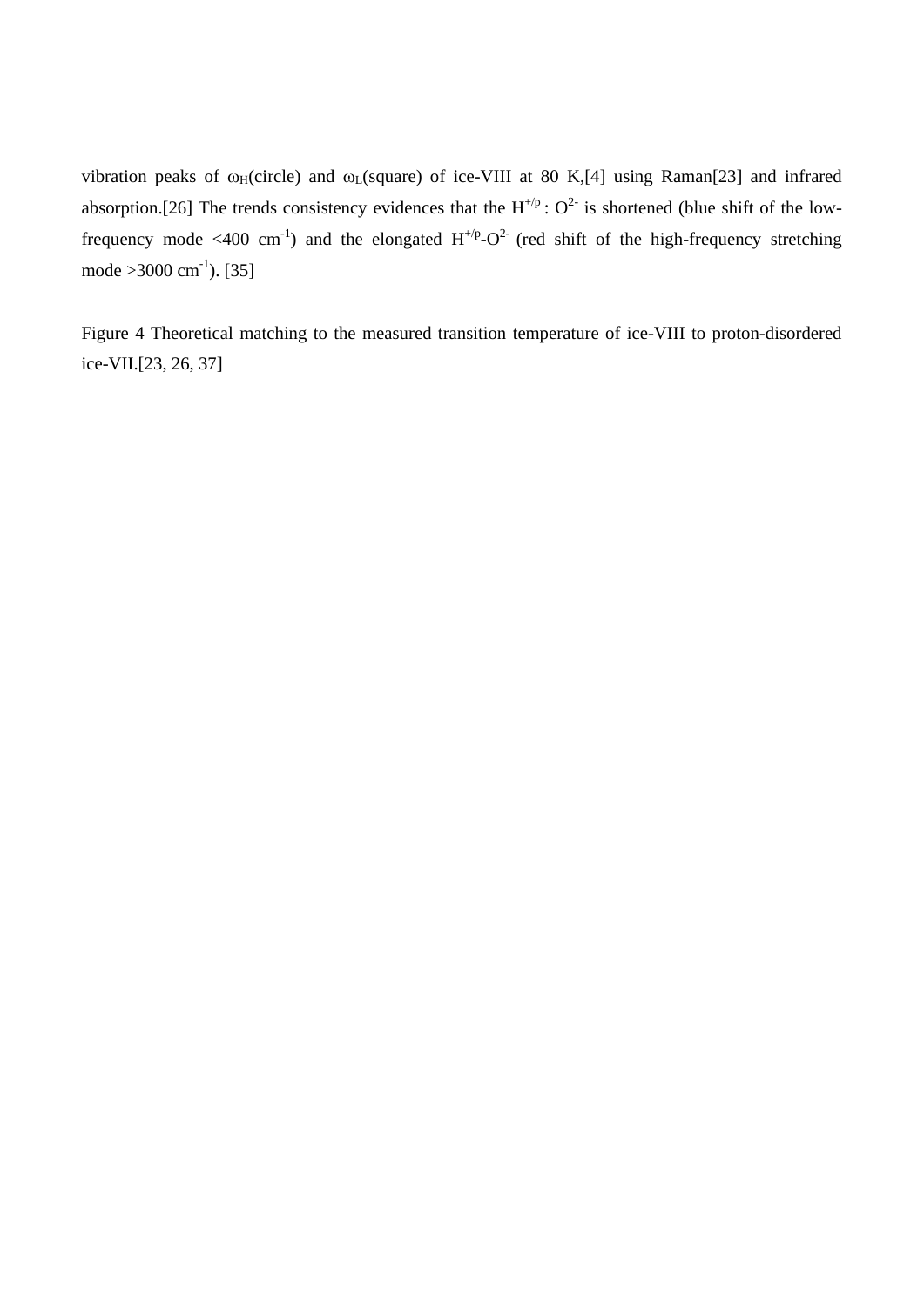





Figure 2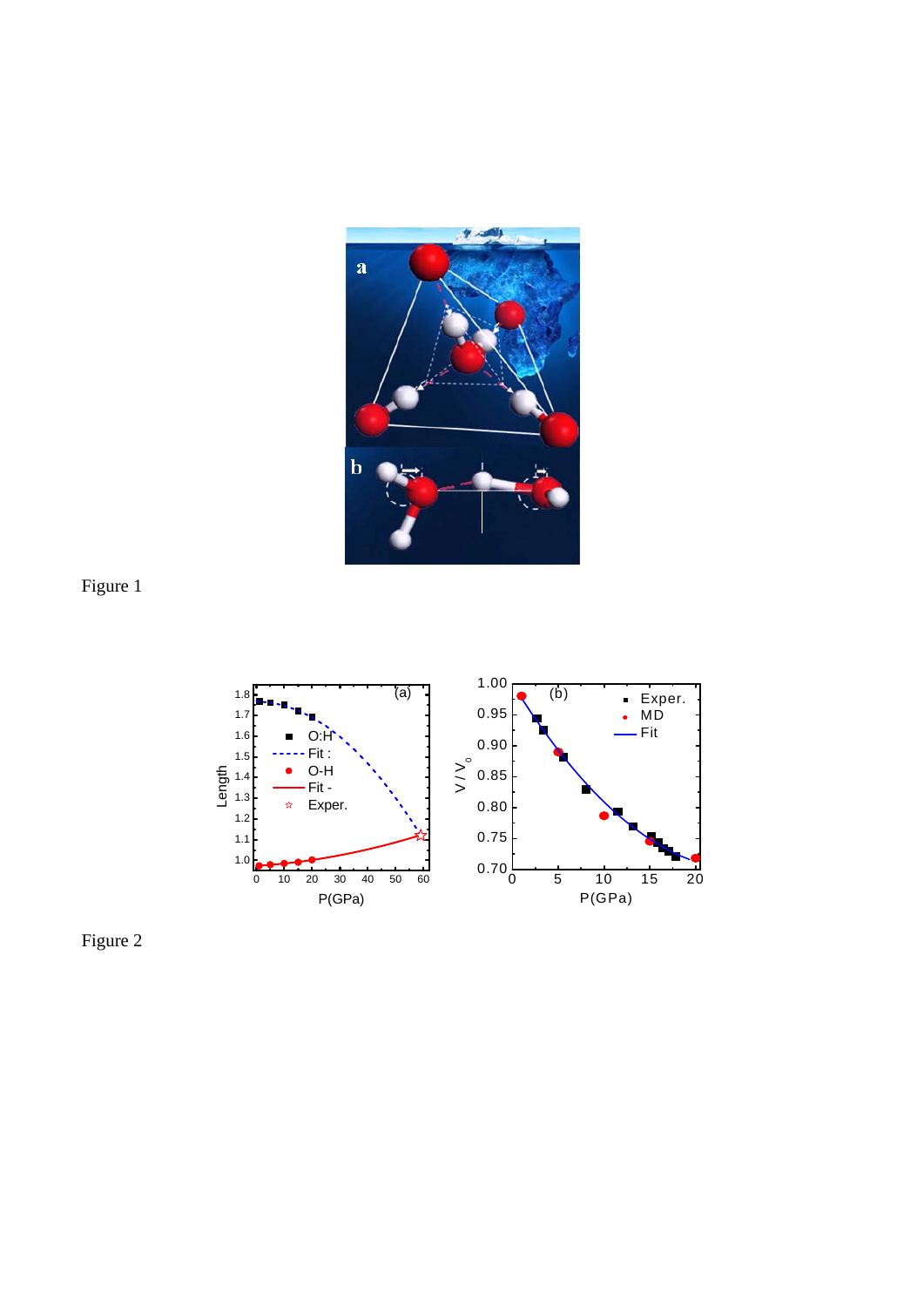





Figure 4

#### References

- [1] Ball P, *Water: Water an enduring mystery.* Nature, 2008; **452**: 291-292.
- [2] Stiopkin IV, Weeraman C, Pieniazek PA, Shalhout FY, Skinner JL, and Benderskii AV, *Hydrogen bonding at the water surface revealed by isotopic dilution spectroscopy.* Nature, 2011; **474**: 192- 195.
- [3] Marx D, Tuckerman ME, Hutter J, and Parrinello M, *The nature of the hydrated excess proton in water.* Nature, 1999; **397**: 601-604.
- [4] Yoshimura Y, Stewart ST, Somayazulu M, Mao H, and Hemley RJ, *High-pressure x-ray diffraction and Raman spectroscopy of ice VIII.* J. Chem. Phys., 2006; **124**: 024502.
- [5] Kang D, Dai J, Hou Y, and Yuan J, *Structure and vibrational spectra of small water clusters from first principles simulations.* J. Chem. Phys., 2010; **133**: 014302.
- [6] Smyth M and Kohanoff J, *Excess Electron Localization in Solvated DNA Bases.* Phys. Rev. Lett., 2011; **106**: 238108.
- [7] Baaske P, Duhr S, and Braun D, *Melting curve analysis in a snapshot.* Appl. Phys. Lett., 2007; **91**: 133901.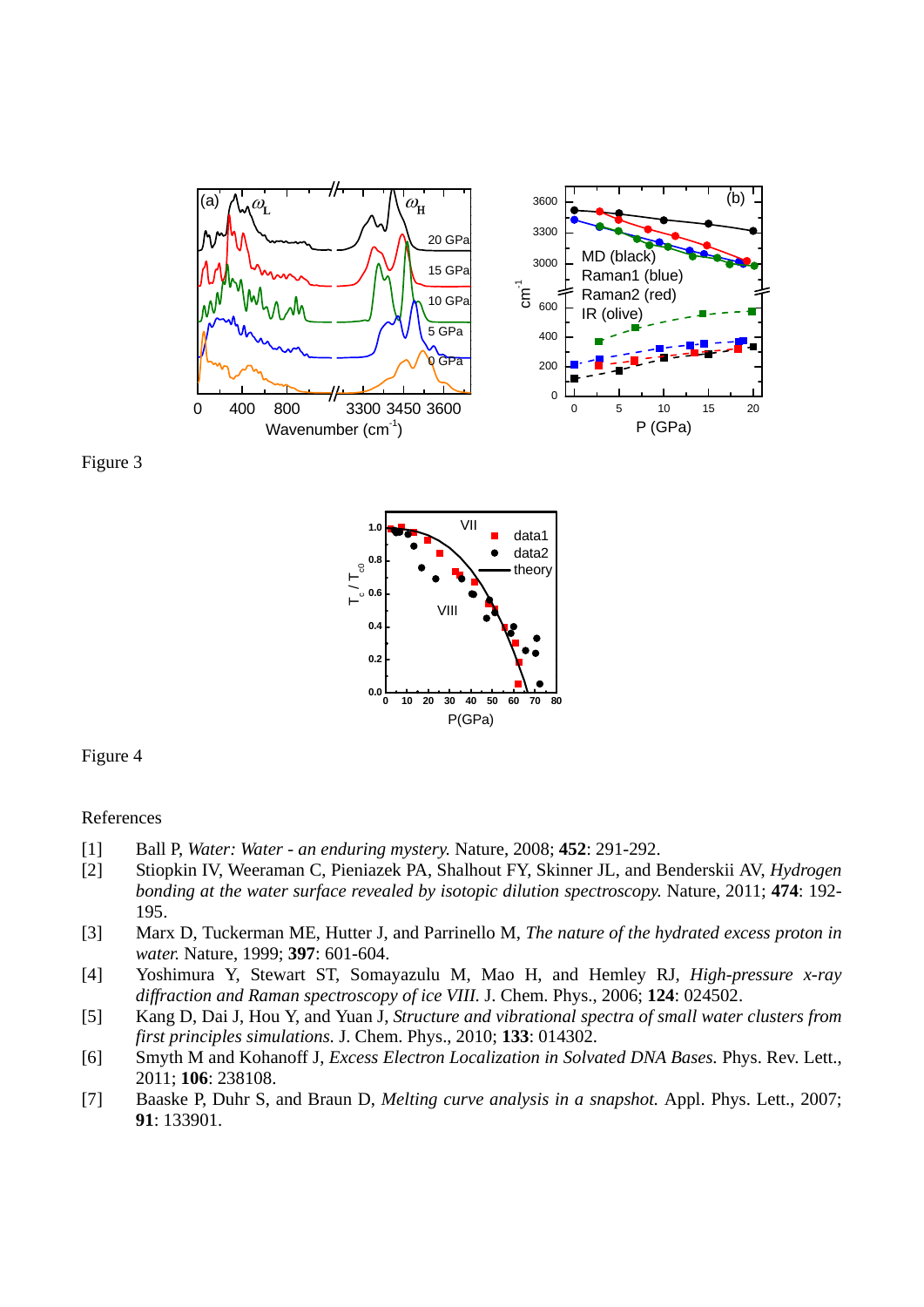- [8] Castellano C, Generosi J, Congiu A, and Cantelli R, *Glass transition temperature of water confined in lipid membranes as determined by anelastic spectroscopy.* Appl. Phys. Lett., 2006; **89**: 233905.
- [9] Park JH and Aluru NR, *Water film thickness-dependent conformation and diffusion of singlestrand DNA on poly(ethylene glycol)-silane surface.* Appl. Phys. Lett., 2010; **96**: 123703.
- [10] Kobayashi K, Koshino M, and Suenaga K, *Atomically Resolved Images of I(h) Ice Single Crystals in the Solid Phase.* Phys. Rev. Lett., 2011; **106**: 206101.
- [11] Hermann A and Schwerdtfeger P, *Blueshifting the Onset of Optical UV Absorption for Water under Pressure.* Phys. Rev. Lett., 2011; **106**: 187403.
- [12] Chen W, Wu XF, and Car R, *X-Ray Absorption Signatures of the Molecular Environment in Water and Ice.* Phys. Rev. Lett., 2010; **105**: 017802.
- [13] Lin CK, Wu CC, Wang YS, Lee YT, Chang HC, Kuo JL, and Klein ML, *Vibrational predissociation spectra and hydrogen-bond topologies of H+ (H2O)(9-11).* PCCP, 2005; **7**: 938- 944.
- [14] Lenz A and Ojamae L, *A theoretical study of water equilibria: The cluster distribution versus temperature and pressure for*  $(H2O)(n)$ *, n=1-60, and ice.* Journal of Chemical Physics, 2009; **131**.
- [15] Frenken JWM and Oosterkamp TH, *MICROSCOPY When mica and water meet.* Nature, 2010; **464**: 38-39.
- [16] Headrick JM, Diken EG, Walters RS, Hammer NI, Christie RA, Cui J, Myshakin EM, Duncan MA, Johnson MA, and Jordan KD, *Spectral signatures of hydrated proton vibrations in water clusters.* Science, 2005; **308**: 1765-1769.
- [17] Gregory JK, Clary DC, Liu K, Brown MG, and Saykally RJ, *The water dipole moment in water clusters.* Science, 1997; **275**: 814-817.
- [18] Bjerrum N, *Structure and properties of ice.* Science, 1952; **115**: 385-390.
- [19] Soper AK, Teixeira J, and Head-Gordon T, *Is ambient water inhomogeneous on the nanometerlength scale?* Proceedings of the National Academy of Sciences of the United States of America, 2010; **107**: E44-E44.
- [20] Zha C-S, Hemley RJ, Gramsch SA, Mao H-k, and Bassett WA, *Optical study of H2O ice to*  120GPa: Dielectric function, molecular polarizability, and equation of state J. Chem. Phys., 2007; **126**: 074506.
- [21] Sun CQ, *Thermo-mechanical behavior of low-dimensional systems: The local bond average approach.* Prog. Mater Sci., 2009; **54**: 179-307.
- [22] Errandonea D, Schwager B, Ditz R, Gessmann C, Boehler R, and Ross M, *Systematics of transition-metal melting.* Phys Rev B, 2001; **63**: 132104.
- [23] Pruzan P, Chervin JC, Wolanin E, Canny B, Gauthier M, and Hanfland M, *Phase diagram of ice in the VII–VIII–X domain. Vibrational and structural data for stronglycompressed ice VIII.* J. Raman Spectrosc., 2003; **34**: 591-610.
- [24] Benoit M, Marx D, and Parrinello M, *Tunnelling and zero-point motion in high-pressure ice.* Nature, 1998; **392**: 258-261.
- [25] Zheng WT and Sun CQ, *Underneath the fascinations of carbon nanotubes and graphene nanoribbons.* Energy & Environmental Science, 2011; **4**: 627-655.
- [26] Song M, Yamawaki H, Fujihisa H, Sakashita M, and Aoki K, *Infrared absorption study of Fermi resonance and hydrogen-bond symmetrization of ice up to 141 GPa.* Physical Review B, 1999; **60**: 12644.
- [27] Pauling L, *The structure and entropy of ice and of other crystals with some randomness of*